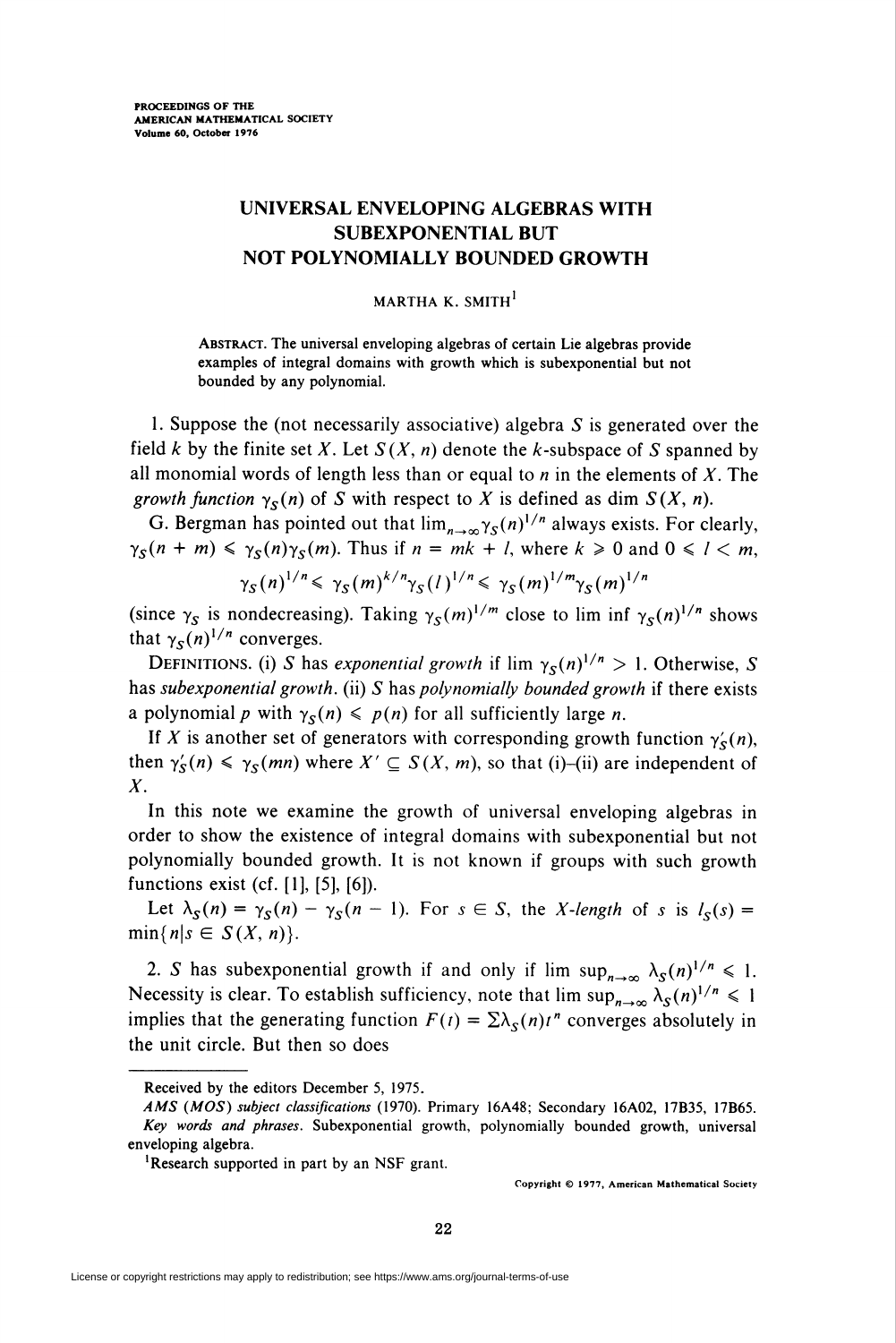$$
G(t) = \sum t^m \sum \lambda_S(n) t^n = \sum \gamma_S(n) t^n,
$$

yielding the desired inequality.

3. Let L denote a Lie algebra generated over the field  $k$  by the finite set  $X$ whose elements are linearly independent over k. Let  $U = U(L)$  denote its universal enveloping algebra. We may assume  $L \subseteq U(L)$ , so that X generates U as an associative algebra. We may choose a basis  $u_1, u_2, \ldots$  for L such that  $X = \{u_1, \ldots, u_{\gamma_L(1)}\}$  and such that  $u_{\gamma_L(n-1)+1}, \ldots, u_{\gamma_L(n)}$  is a basis for  $L(X, n)$  modulo  $L(X, n-1)$ . By the Birkhoff-Poincaré-Witt Theorem [4, p. 159], the "standard" monomials  $u_i u_i, \dots, u_i$  with  $i_1 \le i_2 \le \dots \le i_r$  form a basis for U.

4. Clearly  $l_U(u_i) \le l_U(u_i)$ . Define the "formal length"  $\overline{l}$  of an arbitrary monomial  $u_{i_1} \cdots u_{i_r}$  to be  $\sum_{j=1}^r l_L(u_{i_j})$ . It is easily seen that the canonical process [4, p. 157] for rewriting a monomial as a linear combination of standard monomials produces monomials of standard length no greater than that of the original. It follows that  $l_{U}(u_i) = l_{U}(u_i)$  (henceforth denoted  $l(u_i)$ ), and more generally that the length in  $U$  of a standard monomial is its formal length. Consequently,  $\lambda_U(n)$  is the cardinality of the set

$$
\Big\{ \big( \mu_1, \ldots, \mu_{\gamma_L(n)} \big) \Big| \sum \mu_i l(u_i) = n, \mu_i \text{ nonnegative integers} \Big\},\
$$

so that

$$
F(t) = \prod_{i=1}^{\infty} (1 - t^{l(u_i)})^{-1} = \sum_{n=0}^{\infty} \lambda_U(n) t^n
$$

is a generating function for  $\lambda_U(n)$ .

5. If L is finite dimensional, we may choose  $X$  to be a basis for L. Then by 4,  $\gamma_U(n)$  is the number of *r*-tuples  $(\mu_1, \ldots, \mu_r)$  of nonnegative integers  $(r = \dim L)$  with  $\sum \mu_i \leq n$ . The argument of [6, Proposition 3.6] then shows

$$
\gamma_U(n) = \sum_{i=0}^r \binom{r}{i} \binom{n}{i},
$$

which for  $n \ge r$  is a polynomial of degree r in n (cf. [2], where growth is studied by considering lim sup $[(\log \gamma(n))/\log n]$ .

6. If  $L$  is not finite dimensional,  $U$  does not have polynomially bounded growth. For in the notation of 3, there exists for each  $n > 0$  some  $u_i$  with  $l(u_i) = n$ . The number of standard monomials in the  $u_i$ 's with length n is then  $p(n)$ , the number of partitions of n. Since [3, p. 237] for any  $\varepsilon > 0$ ,  $exp((\pi \sqrt{2}/3 - \epsilon)\sqrt{n}) < p(n), \gamma_U(n)$  cannot be bounded above by any polynomial.

7. If L has subexponential growth, then so does U. For as in 2, it suffices to show that  $F(t) = \sum_{n=0}^{\infty} \lambda_U(n)t^n$  has radius of convergence at least 1. By 4,

$$
F(t) = \prod_{i=1}^{\infty} \left(1 + \frac{t^{i(u_i)}}{1 - t^{i(u_i)}}\right).
$$